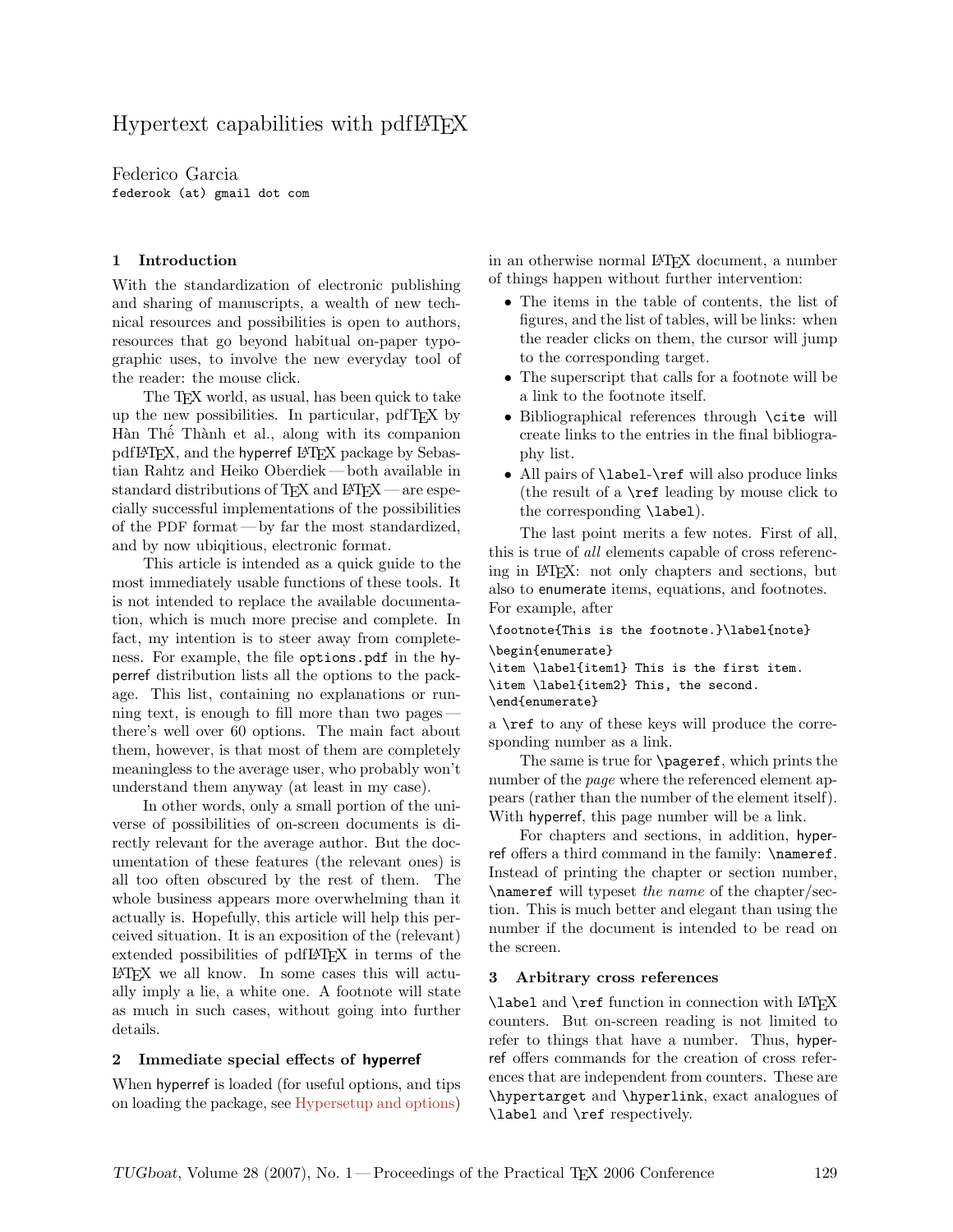Both of these commands, however, have a second argument:

| $\hbox{\texttt{key}}{ \texttt{\texttt{key}} \}$               | $(like \lambda)$      |
|---------------------------------------------------------------|-----------------------|
| \hyperlink{ $\langle key \rangle$ }{ $\langle text \rangle$ } | $(like \n\text{ref})$ |

For  $\hbox{\tt \hbox{hypertarget}, } \langle text \rangle$  is the destination of the user's click; for \hyperlink, it is the text of the link itself. The  $\langle text \rangle$ , in both cases, is any LATEX box.

As an example, the following code creates a picture (from the file logo.png) that is the destination of a link:

## \hypertarget{ref1}{\includegraphics{logo.png}}

The link itself, with the text 'see the logo', would be created with

\hyperlink{ref1}{see the logo}

## 4 External links

## <span id="page-1-0"></span>4.1 Cross referencing between files

The links made by **\label-\ref** and **\hypertarget-**\hyperlink work within a single file. Cross referencing between files is possible thanks to a third pair of commands provided by hyperref, described next.

This time, however, the commands are less than analogous to the usual \label-\ref. They require not one, but two 'keys', called  $\langle key \rangle$  and  $\langle category \rangle$ in the syntax below). Why this is so has to do with PDF syntax, but the LAT<sub>EX</sub> user can think of  $\langle category \rangle$  as a second key.

> \hyperdef{ $\langle category \rangle$ }{ $\langle key \rangle$ } \hyperref{ $\langle file \rangle$ }{ $\langle category \rangle$ }{ $\langle text \rangle$ }

For example, the following line sets up a destination in the present file (note the space at the end of the line):

# $\hbox{\texttt{xmpl}}{dest}_\blacksquare$

An external file would link to this destination (in the present file) with

## \hyperref{hypertext.pdf}{xmpl}{dest} {to the destination}

# 4.2 Links to the web

The other kind of common external link is to a webpage. The command \url takes one argument the destination's URL address — and creates a link to it (a click on it opens the system's browser on the requested page). For example, \url{www.tug.org} leads to the TUG web site.

A related kind of link is the 'mailto' link: with a click on it, the system opens the local email program and creates a new message to the indicated email address. This is done through the command:

 $\{\text{mailto:}\{$ ailto: $\{$ anil address $\}$ { $\{$ link text $\rangle$ }

# 5 Bookmarks

The hyperref package handles virtually everything related to bookmarks (sometimes called "outlines") that the average user comes across. If instructed (see [Hypersetup and options\)](#page-2-0), the package will automatically compile the bookmark panel from the items in the table of contents. This includes sections, chapters, etc., and also the usual LATEX results of \addtocontents and related commands.

There are two things that are not so direct: first, how to get a bookmark that does not correspond to an item in the TOC. For this, hyperref offers  $\boldsymbol{\Phi}[\langle level \rangle]{\langle \langle text \rangle}{\langle \langle key \rangle}.$ 

The  $\langle level \rangle$  is 0 for chapters, 1 for sections, etc., and  $-1$  for \parts. The  $\langle text \rangle$  is the text of the bookmark itself. The  $\langle key \rangle$  doesn't really matter to us (it's another of those PDF-format-related requirements), except for the requirement that it be unique.

The destination of a bookmark created by such a \pdfbookmark command is the exact place where the command is issued. The bookmark itself will be appended, in the bookmark panel, in the position where the command is issued *with respect to other* chapters, sections, etc.

For example, the present article has a "Dummy Bookmark", which is created right here with

# \pdfbookmark[2]{"Dummy Bookmark"}{"bmkey"}

As a result, it appears (in the bookmark panel) right below the one for this section ("Bookmarks") and before the one for the next ("Text and T<sub>E</sub>X"). The fact that it appears as a subitem of "Bookmarks" is due to the [2] argument (the  $\langle level \rangle$ ).

So, how to get bookmarks appended to other places in the panel? For example, how to create a bookmark whose destination comes after a section heading, but with the bookmark itself being placed before the one for that section in the bookmark panel?

This question is not simply a puzzle, but has a potentially useful application: the mapping of the list of figures or the list of tables (as well as the table of contents) in the bookmark panel. This is the second thing that is not so direct with hyperref (or pdfIAT<sub>EX</sub>, for that matter).

In fact, it is a relatively hard thing to achieve. I found a solution when writing pittetd, the electronic dissertations class at the University of Pittsburgh. I have a project of abstracting this part of the pittetd code and uploading it to CTAN as a small, independent package, but for the moment interested readers can consult the documentation of the solution in pittetd.dtx.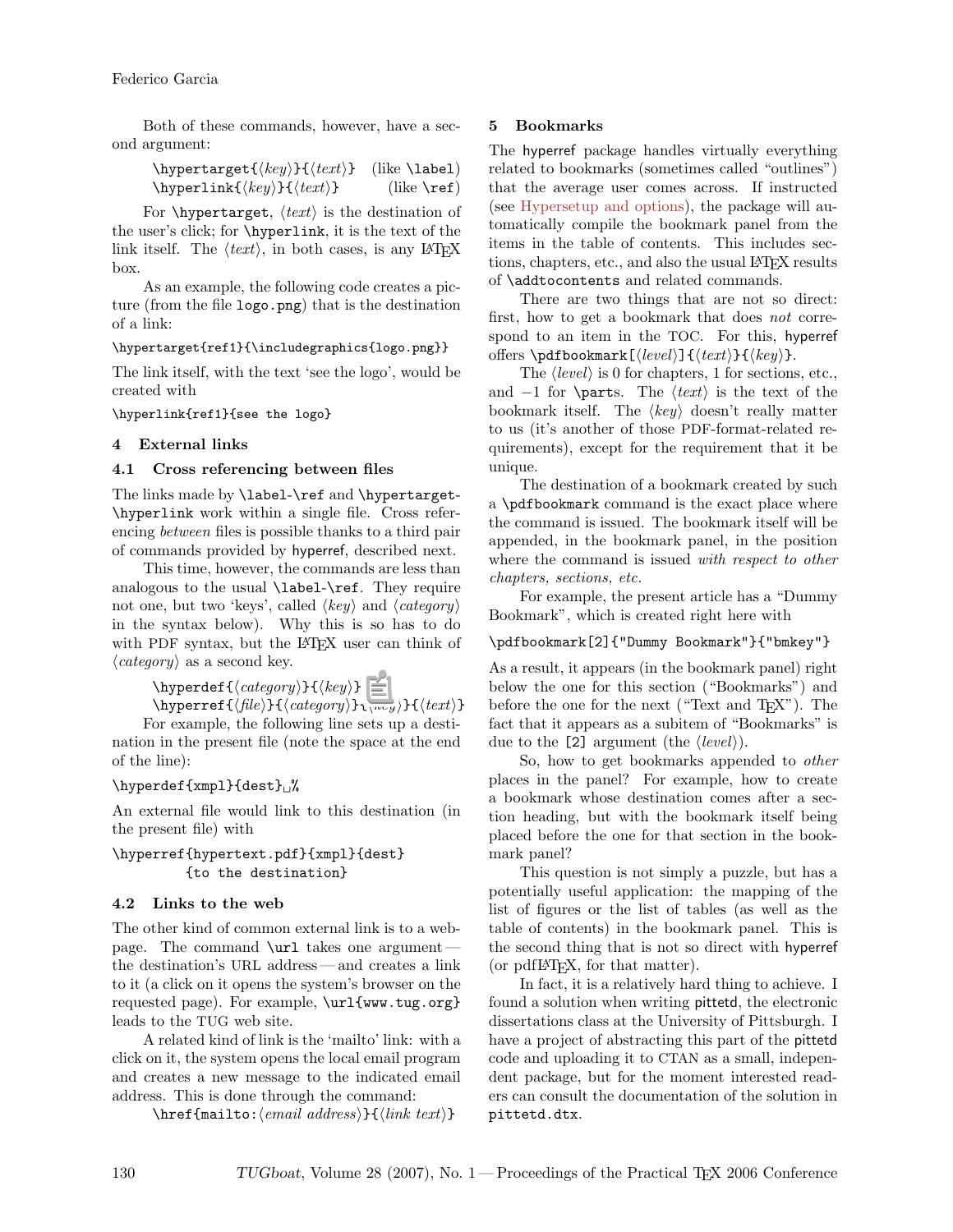## 6 Text and TEXt

Bookmarks are the main environment of another issue PDF writers should be aware of: they are made only of plain text, and cannot support what LATEX can put in — for example — section titles. For example, the next subsection:

## 6.1  $\alpha$ -expressions and H<sub>2</sub>O

This heading looks right in the text, but the corresponding bookmark is wrong.

The alternative takes care of the bookmark:

#### 6.2 Alpha-expressions and water

But the heading in the text is not satisfactory.

#### 6.3  $\alpha$ -expressions and H<sub>2</sub>O

The solution is to use another command from hyperref, this one named \texorpdfstring:

```
\text{texph{arg}\{\langle TEX \ textrangle\}\{\langle plain \ text \rangle\}
```
The result is a flexible expression that behaves like TEX text (TEXt) in a LATEX context, and like plain text in PDF-related strings.

For example, the present subsection was created with:

#### \subsection{%

```
\texorpdfstring{$\alpha$}{Alpha}-expressions
and \texorpdfstring{H$_2$O}{water}}
```
This procedure is generally not needed with accents and commands with immediate expansion, including common logos and symbols. But hyperref cannot convert more advanced stuff— notably math mode— without help, and gives a warning. It is in these cases that \texorpdfstring is useful.

#### 7 Post-it notes

On page [130](#page-1-0) above there is an expandable 'post-it' note. In my opinion, this easily overlooked resource of PDF offers an excellent alternative to the footnote when a document is intended to be read on the screen. hyperref does not include support for these notes, but their creation (through pdfTFX primitives) is not hard:

\pdfannot width w height h depth d { /Subtype /Text /Contents (text) }

The three dimensions w, h, and d are all L<sup>AT</sup>EX dimensions. But the one that is important is h (the height), because it determines where the note appears in relation to the text baseline. It is a good idea use a \qquad after the command.

One thing to keep in mind with post-it notes is that their exact behavior (color, size, when it opens, how it closes, etc.) is not very standardized, and tends to change from version to version of Acrobat Reader. Nevertheless, the note can be given a different color if, between the braces of \pdfannot, /C  $[r \ g \ b]$  is appended; a title for the note is determined with /T (title); and the note can be open by default with /Open true.

If post-it notes are used at all, the document has to be typeset by pdfT<sub>E</sub>X (rather than converted from DVI), since otherwise the primitive \pdfannot is not available. See the next section.

#### <span id="page-2-0"></span>8 Hypersetup and options

The hyperref package has so many options that it provides a separate command \hypersetup for configuration. Thus, options to the package can be specified either in the usual way

 $\text{lagger}$ 

or in a separate line:

 $\hbox{hypersetup}$ { $\langle option, option, ... \rangle$ }

Some of the many options of hyperref are of particular interest.

| colorlinks                                    |
|-----------------------------------------------|
| linkcolor=red                                 |
| urlcolor=blue                                 |
| citecolor=green                               |
| bookmarks                                     |
| bookmarksopen                                 |
| bookmarksnumbered=false                       |
| pdftitle="Hypertext capabilities with pdfTeX" |

pdfauthor="Federico Garcia" pdfkeywords="Bookmarks, links, PDF, LaTeX"

The last three are useful to set up the fields of the 'Document Properties' information. (Again, the behavior of this is not reliably standard from version to version of Acrobat Reader.)

Another thing to keep in mind is that hyperref has to know the way the PDF file is produced: whether pdfT<sub>F</sub>X is run on the document, or a separate program will convert the DVI — in which case hyperref needs to load the corresponding driver. This information is given to the package as an option ('pdftex' for pdfTEX, 'dvipdfm' if this program is used, etc.). Since this information is also used by other packages — notably graphicx — it is customary to indicate this option as a general option to the document class, which will then pass it to any package that needs it.

# 9 A tip

hyperref changes the internal mechanism of cross references. The change is truly magical, in the sense that the user, most of the time, has and needs to have no idea that a change occurred.

However, there is one case in which the change